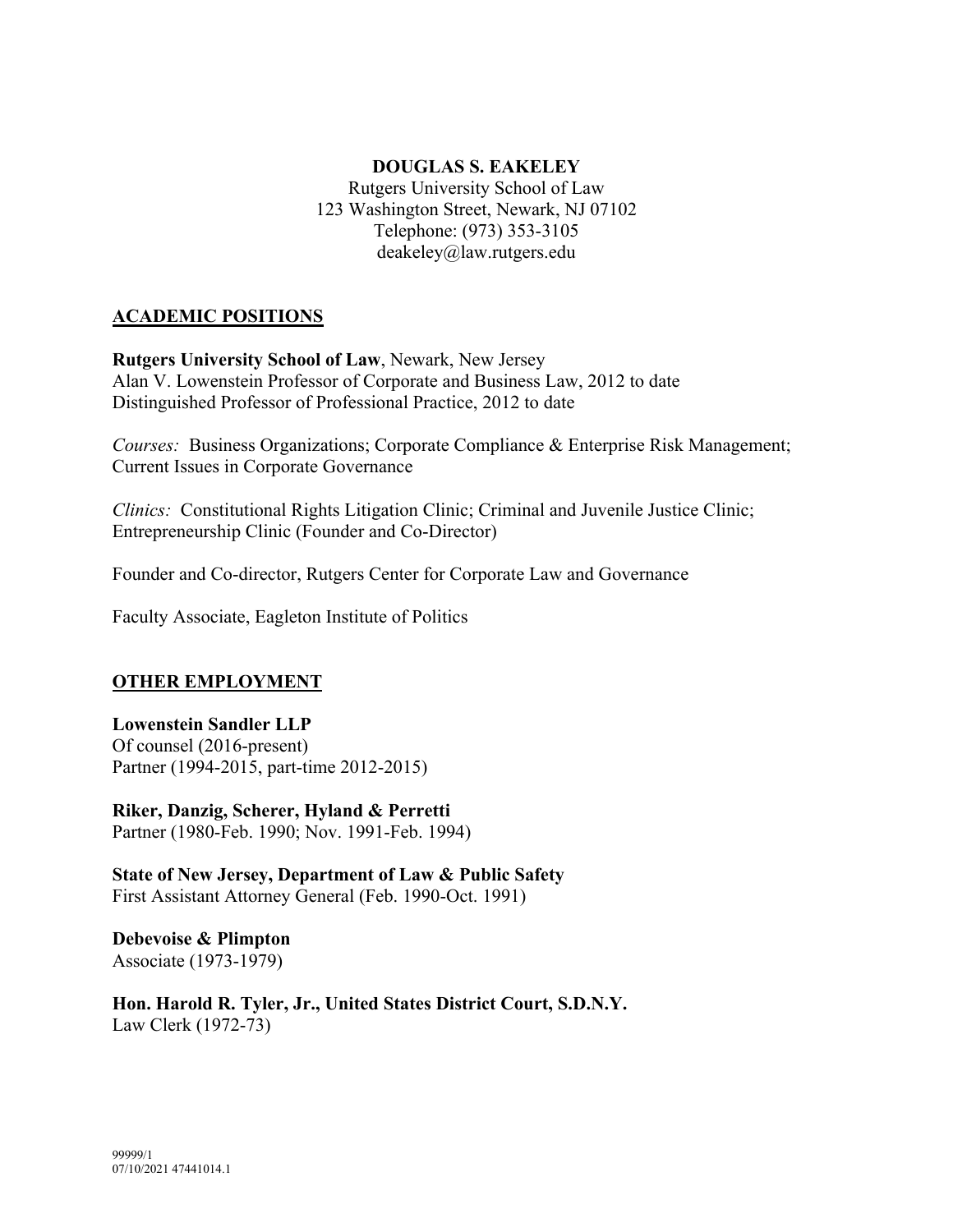## **PROFESSIONAL ACTIVITIES**

Chairman, New Jersey Institute for Social Justice (2013-present; member 1999- present) Member, Steering Committee, Juvenile Justice New Jersey (2017-present) Chairman, Board of Directors, Legal Services Corporation (1993-2002) Leaders Council, Legal Services Corporation (2018-present) Chairman, Board of Trustees, Legal Services of New Jersey (1982-90; member, 2002-present) Chairman, Board of Editors, *New Jersey Law Journal* (1986-90; member, 1992-96) Board of Trustees, Practising Law Institute (1994-2014) Chairman, New Jersey Sentencing Policy Study Commission (1993-94) Member, New Jersey Supreme Court Task Force on Sanctioning and Probation (1991-92) Member, New Jersey Supreme Court Task Force on Drug Cases and Court Congestion (1990-91) President and Founder, Legal Services Foundation of Essex County (1982-90) Chairman, U.S. District Court Committee on *Pro Se* Litigation (1984-90) Trustee, Essex-Newark Legal Services Project (1980-82) Board of Directors, Legal Aid Society of Manhattan (1977-80) Board of Trustees, Community Law Offices of East Harlem (1977-80) Special Counsel, New York City Board of Corrections (1974-75)

## **PROFESSIONAL RECOGNITION**

#### **Chambers USA: America's Leading Lawyers for Business (2005-2021)**

Consistently acknowledged in the area of commercial litigation

#### **The Best Lawyers in America (2008-2021)**

Recognized as a "bet the company" litigator for work in "make or break litigation"

#### **CIVIC ACTIVITIES**

New Jersey Public Broadcasting Authority (Vice Chair 2019-2020; Treasurer, 2020-present) Board of Direction, Association of American Rhodes Scholars (1993-1999) Board of Trustees, Boys & Girls Clubs of Newark (1993-2000) Board of Trustees, Paper Mill Playhouse (1993-2000) Board of Trustees, New Jersey Network Foundation (1992-2010; President, 2008-2010) President, New Jersey Shakespeare Festival (1983-1989)

#### **HONORS AND AWARDS**

**John Minor Wisdom Public Service and Professionalism Award** – Presented by the American Bar Association Litigation Section **Judge Learned Hand Award** – Presented by the American Jewish Committee, New Jersey Chapter